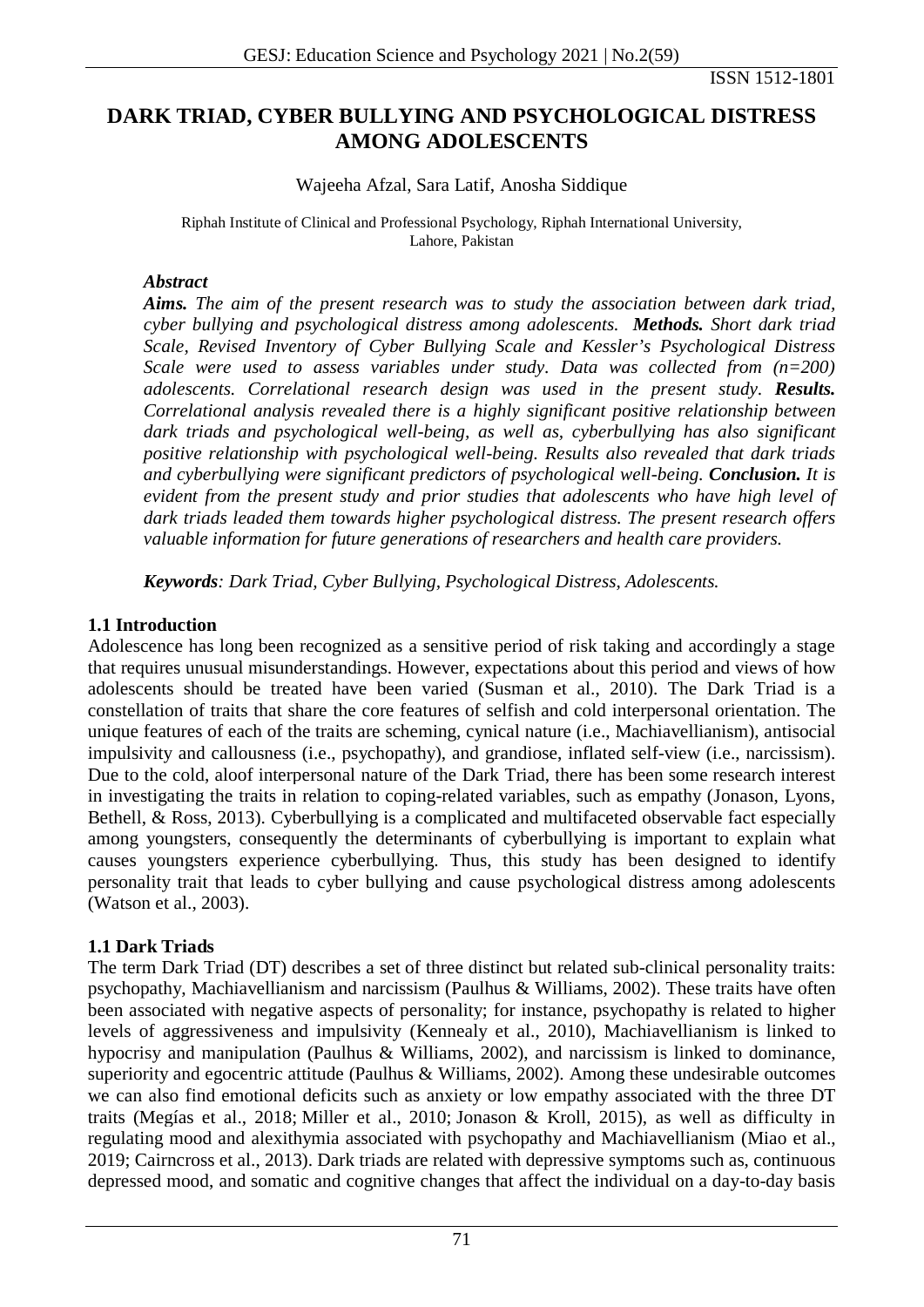such as a general loss of interest, low self-esteem, irritability, or changes in appetite and sleep [\(American Psychiatric Association, 2013\)](https://www.ncbi.nlm.nih.gov/pmc/articles/PMC6886484/#ref-3).

### **1.2 Cyberbullying**

Cyber bullying is defined as intentional, aggressive behavior toward another person that is performed through electronic means (i.e., computers, cell phones) (Hinduja & Patchin, 2007). The known link between school bullying and psychological harm, including depression and suicidality (Klomek, Marrocco , Kleinman & Schonfeld, 2007) has also raised concerns about how cyberbullying is related to various forms of psychological distress. An emerging body of research has begun to identify psychological correlates of cyberbullying that are similar to the consequences of traditional bullying, including increased anxiety and emotional distress (Juvonen & Gross, 2008). There are also reports that online victimization may be linked with more serious distress, including major depression, (Tynes & Giang, 2009) self-harm, and suicide (Hay & Meldrum, 2010). Although studies consistently identify a relationship between cyberbullying and psychological distress, it is not known whether reports of psychological distress are similar among cyberbullying and school bullying victims or what levels of distress are experienced by those who report being victimized both online and at school.

### **1.3 Psychological Distress**

Kesseler (2002) definite psychological distress as the emotive state that one feels when it is essential to manage with distressing, annoying or destructive conditions. Mirowsky and Ross (1989) add that psychological distress is the hostile individual condition of sadness and nervousness (still anxious, agitated, concerned irritable and fearful), which has both emotive and mental appearances. The family is considered a social system by which the child is affected since his / her birth and before that ,the child , as well , will learn the language , culture, traditions , values , and trends of the society he lives in , the family is the most important environment which is responsible for the upbringing of the child and his sponsorship where it meets the physical, psychological and social needs, and it feels him with security , love and trust, and he will become more compatible with himself and others (Qamish & Imam, 2006).

### **1.4 Rationale of the Study**

The aim of the present research was to study the relationship between dark triad, cyber bullying and psychological distress among adolescents. According to a research, 43% individuals were facing cyber bulling (Jones, 2011). There is a need to study bullying behaviors as now a days due to advancement of media and technologies cybercrime are very common which cause psychological issues especially in young generation. So, the present study is intended to identify the personality trait that leads to cyber bullying and causes psychological distress among adolescents. This study also helps to highlight the personality traits related to bulling and psychological issues.

#### **2. Method**

### **2.1 Research Design**

Correlational research design was used in present study.

### **2.2 Sample and Sampling Strategy**

Purposive sampling strategy was utilized to recruit sample of (n=200) adolescents.

### **2.3 Procedure**

Firstly, researcher got official ethical clearance letter from University. Consent was taken from the authors of scales. Researcher prepare the booklet comprising on the informed consent hold demographic sheet and scales, provided to the members and collect data then pilot study and main study was conducted.

#### **2.4 Assessment Measures**

### **2.4.1 The Short Dark Triad (SD3)**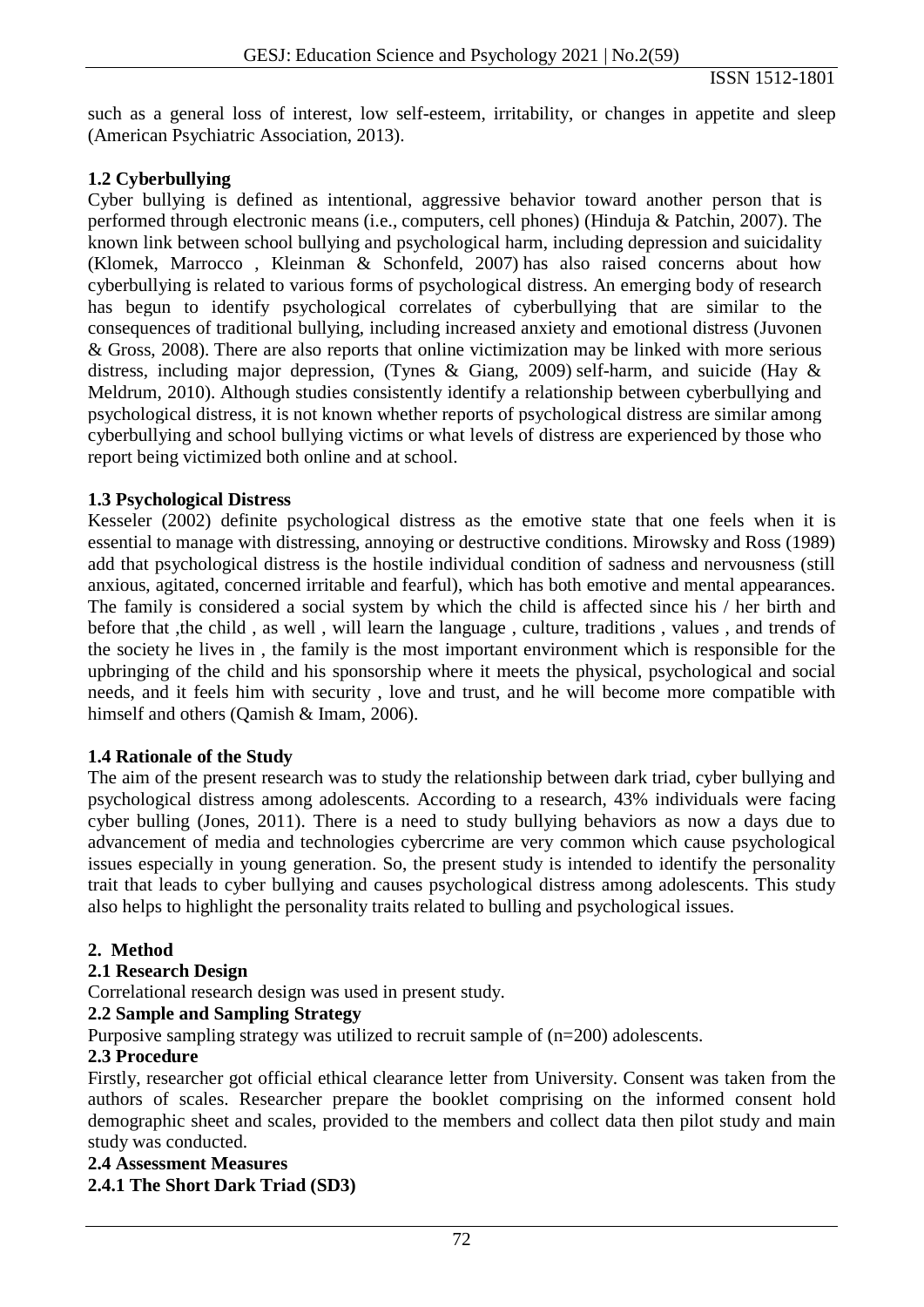ISSN 1512-1801

Short dark triad SD3 with subscales (Mechiavellianism, Narcissim & Psychpsthy) with total 27 items were used to measure dark triad of a person developed by Paulhus in (2013). In current study original version of SD3 was used. Psychometric properties reported by Author were .77 and Cronbach's alpha reliability of SD3 was  $(\alpha = .66)$  in current study which indicates moderate significant reliability.

# **2.4.2 Revised Inventory of Cyber Bullying (RICB-II)**

RICB-II was developed by Baker (2010) to measure cyber bulling. RICB-II is a 4 likert type scale with 10 items. The alpha reliability for RICB-II was .67 and alpha reliability of this scale in present study was  $(\alpha = .77)$  which also indicates significant reliability

#### . **2.4.3 Kessler's Psychological Distress Scale (K-10)**

This scale has developed by Kessler (1992). This is ten item questionnaires with 5 likert points; original version of scale was used in the present study to assess psychological distress in sample. The reliability of scale was .42 to .74 and value of alpha reliability in current research is ( $\alpha$ =.75) which shows high reliability.

# **3. Results**

# **Table 1**

*Pearson Product Moment Correlation Analysis between Study Variables among Adolescents (n=200)*

|    | <b>Variables</b>                                                                                  |                          |                          |                          |
|----|---------------------------------------------------------------------------------------------------|--------------------------|--------------------------|--------------------------|
|    | Dark Triads                                                                                       | -                        | $-0.04$                  | . 24                     |
| ∠. | Cyberbullying                                                                                     | $\overline{\phantom{a}}$ | $\overline{\phantom{a}}$ | $.40^{**}$               |
| 3. | <b>Psychological Distress</b>                                                                     | $\overline{\phantom{m}}$ | $\overline{\phantom{a}}$ | $\overline{\phantom{0}}$ |
|    | $\mathbf{a} \cdot \mathbf{b}$ and $\mathbf{b} \cdot \mathbf{c}$ and $\mathbf{b} \cdot \mathbf{c}$ |                          |                          |                          |

\*\*  $P < 0.01$ , \*P  $< 0.05$ 

Results showed that dark triads have significant ( $p < .05$ ) positive relationship with psychological distress among adolescents. However, cyberbullying has also significant positive relationship with psychological distress among adolescents.

# **Table 2**

*Hierarchal Regression Analysis Used to Predicting Psychological Distress (n=200)*

|                      | <b>Psychological Distress</b><br><b>Adolescents</b> |          |  |
|----------------------|-----------------------------------------------------|----------|--|
|                      |                                                     |          |  |
| <b>Predictors</b>    | $\Delta$ R <sup>2</sup>                             |          |  |
| Step 1               | $0.5***$                                            |          |  |
| Dark Triads          |                                                     | $.26***$ |  |
| Step 2               | ***<br>$.00\,$                                      |          |  |
| Cyberbullying        |                                                     | $45***$  |  |
| Total R <sup>2</sup> | 48%                                                 |          |  |

*Note:*  ${}^*p < .05$ .  ${}^*p < .01$ .  ${}^*{}^*p < .001$ .

a. Dependent Variable: Psychological Distress

b. Predictors in the Models: Dark Triads, Cyberbullying.

Results revealed dark triads was significant ( $p<0.05$ ) predictor F (1, 198) = 12.62 p < .05, R<sup>2</sup>= .24 and accounted for 24% of variance in psychological distress. Moreover, cyberbullying was significant (p<.05) predictor F (2, 197) = 30.39 p < .05, R<sup>2</sup>= .48 and accounted for 48% of variance in psychological distress among adolescents.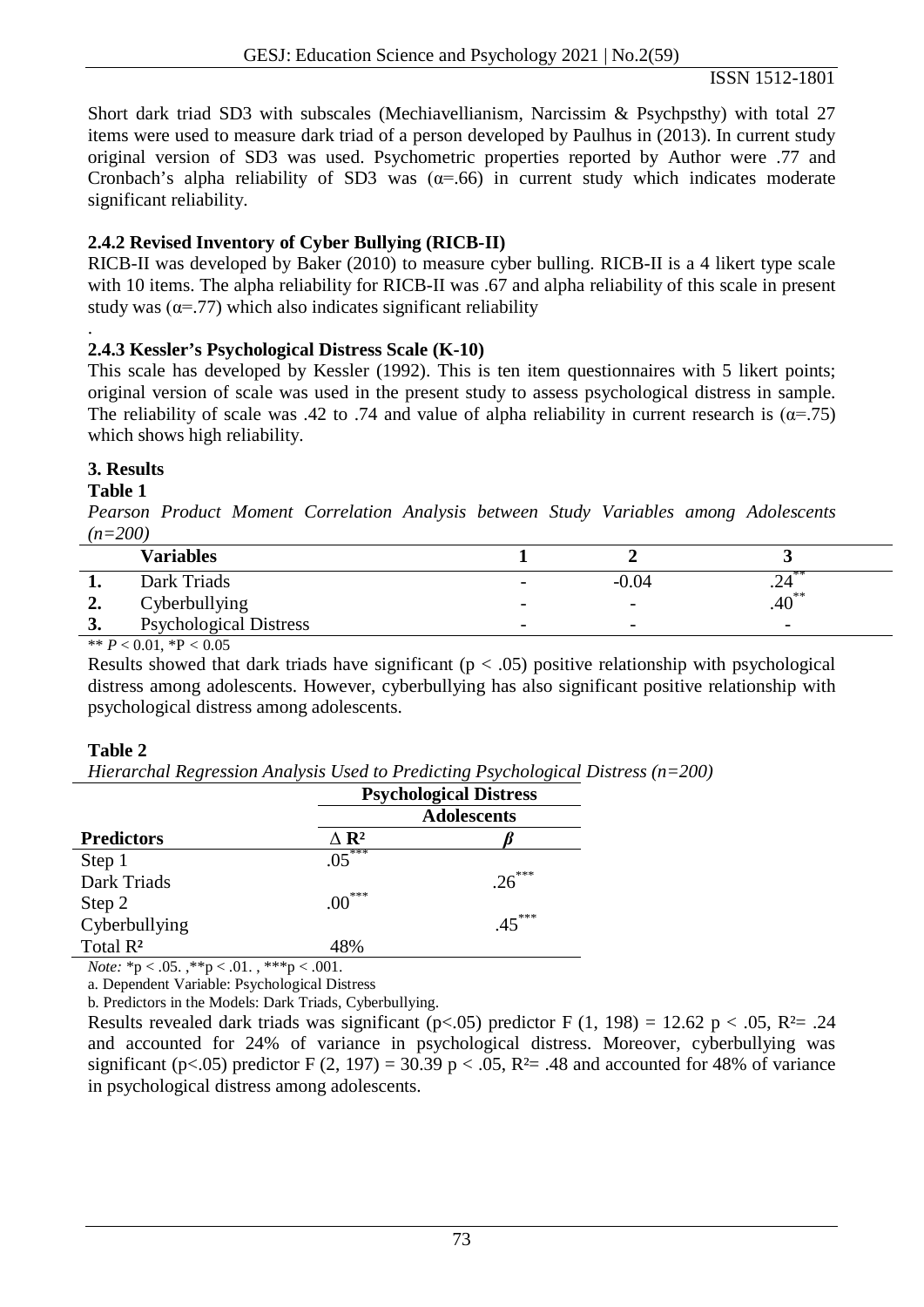## **4. Discussion**

Results of the present research revealed dark triads and psychological distress has significant positive relationship. Another study was conducted to study the relationship between dark triad personality traits and depressive symptoms. Results showed that Machiavellianism and psychopathy were positively associated with the interpersonal and cognitive dimensions of depressive symptoms, respectively (Shih et al., 2019). Another study was conducted to investigate the relationship between the dark triad traits and the variables depression and life satisfaction. Results indicated that each dark triad trait manifested a unique pattern of relationships to depression and life satisfaction (Araujo et al., 2021).

In addition, results of the present research showed cyberbullying and psychological distress has significant positive relationship with each other. Another study was conducted to examine the relationship between cyberbullying and mental and psychological outcomes. Findings revealed strong positive association between cyberbullying and mental health outcomes in young people (Kwan et al., 2020).

Furthermore, findings also revealed dark triads and cyberbullying were significant predictors of psychological distress. Another study was conducted to study the relationship between dark triad personality traits and depressive symptoms. Results showed that Narcissism was found to be the strongest predictor of depressive symptoms among the DT traits, it was found to be associated with all four dimensions of depressive symptoms (Shih et al., 2019). A study was conducted to examine the relationship between the dark triad's traits, including sub-dimensions, and depressive symptoms in order to identify those factors most strongly associated with the development of depression in individuals scoring high on DT. Results revealed positive significant correlation was found between psychopathy and Machiavellianism traits (total score and all sub-dimensions) and depressive symptoms. For narcissism, the direction of the correlation was dependent on the sub-dimension (Leal et al., 2019)

## **4.1 Limitations and Recommendations**

The sample size of current study was 200. And the sample of current research was short for better understanding. A huge sample size would permit researchers to have more data to evaluate which would provide a better understanding of the topic. It will also improve the validity and reliability of study. When a research is directed with a small sample size there is more margin of error which decreases the validity.

## **4.2 Conclusions**

It is suitable to conclude that due to advancement of technologies and easily approach to social media leads to cyber bullying which cause psychological distress. So, it was highly required to study these variables and check their impacts on students. There was another purpose to conduct this research to find out which personality trait of dark triad is frequently involved in cyber bullying and cause psychological distress. So, the discussion about dark triad, cyber bullying, and psychological distress adds enormous meanings.

## **Acknowledgement**

Working on this research has been both a wonderful and overwhelming experience. We are grateful to so many good people for ensuring the time we have spent working on this project has been an unforgettable experience. First of all, we would like to thank our supervisor and our family for the exceptional support, care and encouragement they have given us during these past months. Without their guidance and constant feedback, this project would not have been achievable. We are really gratefully acknowledging the support which we received from the Riphah International University, Lahore, Pakistan that has ensured the completion of this project. We are thankful to the participants who by agreeing to participate in this research and made this project possible.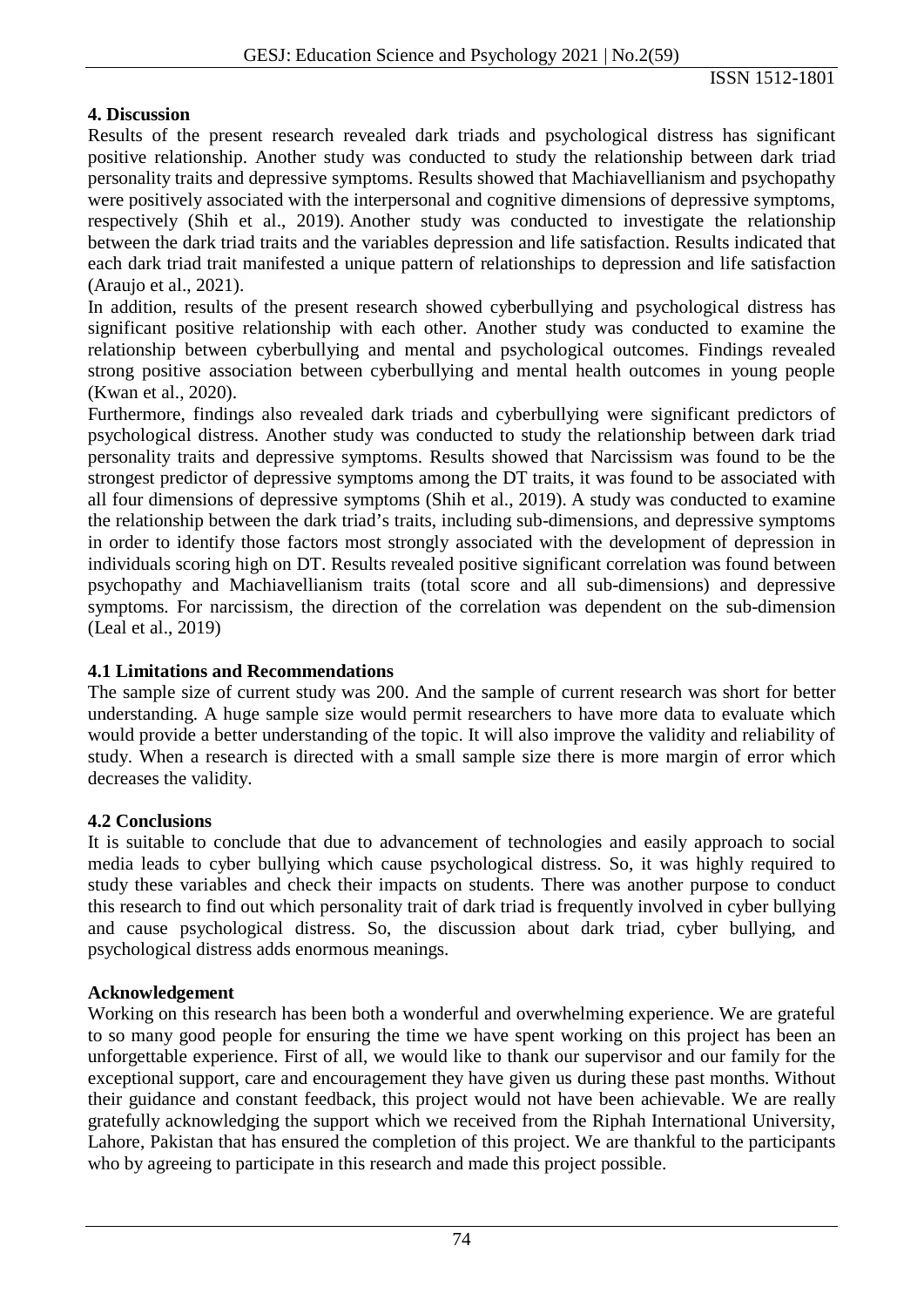## **References**

- 1. American Psychiatric Association (2013) American Psychiatric Association. Diagnostic and statistical manual of mental disorders. Fifth Edition. Washington, D.C.: American Psychiatric Association; 2013.
- 2. Bonfá-Araujo, B., Lima-Costa, A.R., Baptista, M.N. et al. Depressed or satisfied? The relationship between the dark triad traits, depression, and life satisfaction. Curr Psychol (2021).<https://doi.org/10.1007/s12144-021-01726-3>
- 3. Brunstein Klomek A, Marrocco F, Kleinman M, Schonfeld IS, Gould MS. Bullying, depression, and suicidality in adolescents. J Am Acad Child Adolesc Psychiatry. 2007;46(1):40–49
- 4. Cyber bullying is defined as intentional, aggressive behavior toward another person that is performed through electronic means (i.e., computers, cell phones) (Hinduja & Patchin, 2007).
- 5. Gómez-Leal, R., Megías-Robles, A., Gutiérrez-Cobo, M. J., Cabello, R., Fernández-Abascal, E. G., & Fernández-Berrocal, P. (2019). Relationship between the Dark Triad and depressive symptoms. PeerJ, 7, e8120.<https://doi.org/10.7717/peerj.8120>
- 6. Hay C, Meldrum R. Bullying victimization and adolescent self-harm: testing hypotheses from general strain theory. J Youth Adolesc. 2010;39(5):446–459
- 7. Hinduja, Sameer & Patchin, Justin. (2008). Cyberbullying: An Exploratory Analysis of Factors Related to Offending and Victimization. Deviant Behavior - DEVIANT BEHAV. 29. 129-156. 10.1080/01639620701457816.
- 8. [Irene Kwan,](https://www.liebertpub.com/doi/full/10.1089/cyber.2019.0370) [Kelly Dickson,](https://www.liebertpub.com/doi/full/10.1089/cyber.2019.0370) [Michelle Richardson,](https://www.liebertpub.com/doi/full/10.1089/cyber.2019.0370) [Wendy MacDowall,](https://www.liebertpub.com/doi/full/10.1089/cyber.2019.0370) [Helen](https://www.liebertpub.com/doi/full/10.1089/cyber.2019.0370)  [Burchett,](https://www.liebertpub.com/doi/full/10.1089/cyber.2019.0370) [Claire Stansfield,](https://www.liebertpub.com/doi/full/10.1089/cyber.2019.0370) [Ginny Brunton,](https://www.liebertpub.com/doi/full/10.1089/cyber.2019.0370) [Katy Sutcliffe,](https://www.liebertpub.com/doi/full/10.1089/cyber.2019.0370) and [James Thomas.](https://www.liebertpub.com/doi/full/10.1089/cyber.2019.0370) (2020). Cyberbullying and Children and Young People's Mental Health: A Systematic Map of Systematic Reviews. [Cyberpsychology, Behavior, and Social Networking](https://www.liebertpub.com/journal/cyber) Vol. 23, No. 2. <https://doi.org/10.1089/cyber.2019.0370>
- 9. Jonason, P. K., Lyons, M., Bethell, E. J., Ross, R. (2013). Different routes to limited empathy in the sexes: Examining the links between the Dark Triad and empathy. Personality and Individual Differences, 54, 572-576. doi[:10.1016/j.paid.2012.11.009](https://doi.org/10.1016/j.paid.2012.11.009)
- 10. Jonason & Kroll (2015) Jonason PK, Kroll CH. A multidimensional view of the relationship between empathy and the Dark Triad. Journal of Individual Differences. 2015;36(3):150– 156. doi: 10.1027/1614-0001/a000166.
- 11. Kennealy et al. (2010) Kennealy PJ, Skeem JL, Walters GD, Camp J. Do core interpersonal and affective traits of PCL-R psychopathy interact with antisocial behavior and disinhibition to predict violence? Psychological Assessment. 2010;22(3):569–580. doi: 10.1037/a0019618.
- 12. Juvonen J, Gross EF. Extending the school grounds? Bullying experiences in cyberspace. J Sch Health. 2008;78(9):496–505
- 13. Kessler, R. C., Andrews, G., Colpe, L. J., Hiripi, E., Mroczek, D. K., Normand, S. L., et al. (2002). Short screening scales to monitor population prevalences and trends in non-specific psychological distress. Psychological Medicine, 32, 959–976.
- 14. Mirowsky, J., & Ross, C. E. (1989). Social institutions and social change.Social causes of psychological distress. Aldine de Gruyter.
- 15. Megías et al. (2018) Megías A, Gómez-Leal R, Gutiérrez-Cobo MJ, Cabello R, Fernández-Berrocal P. The relationship between trait psychopathy and emotional intelligence: a metaanalytic review. Neuroscience & Biobehavioral Reviews. 2018;84:198–203. doi: 10.1016/j.neubiorev.2017.12.003.
- 16. Miller et al. (2010) Miller JD, Dir A, Gentile B, Wilson L, Pryor LR, Campbell WK. Searching for a vulnerable Dark Triad: comparing factor 2 psychopathy, vulnerable narcissism, and borderline personality disorder. Journal of Personality. 2010;78(5):1529– 1564. doi: 10.1111/j.1467-6494.2010.00660.x.